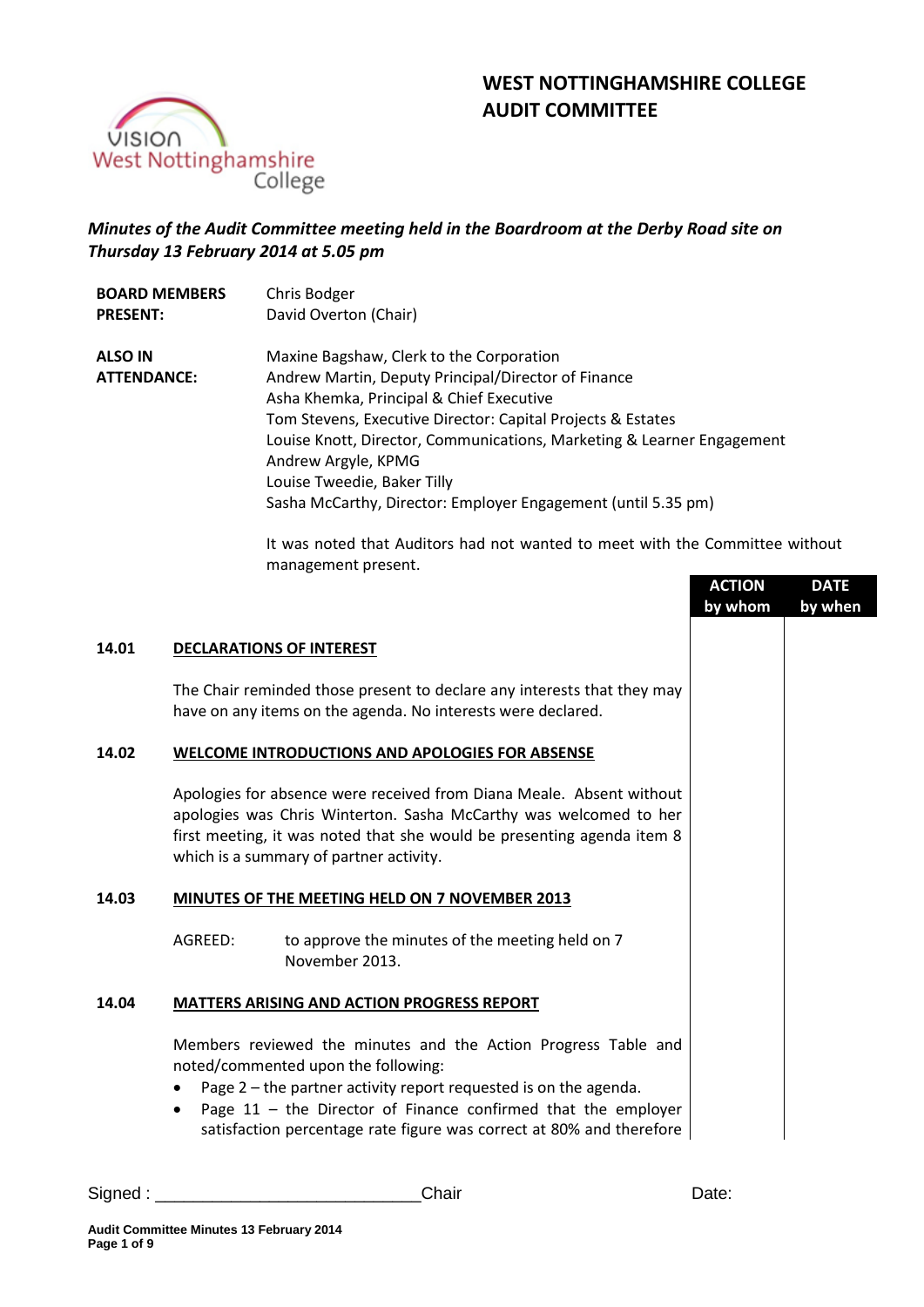20% were dissatisfied or not satisfied. All agreed that this was a concern and needed to be improved as a matter of urgency. All agreed that there was a need to resurvey and, because this figure was unusually high, the team needed to drill down and establish exactly what had led to the areas of dissatisfaction. In terms of partner activity all agreed that there is a need to look at processes to ensure that there is consistency for everyone and that expectations established are met. It was noted that Sasha McCarthy is now in post and will be reviewing how the College team works with employers and it is envisaged that this will bring about improvements. In terms of the statistics, it was clarified that 80% indicated that they would recommend the college but that 20% would not. All felt that this was a real problem to address. The Principal indicated that the College feels confident that it knows the issues to address. These are:

- a) Lack of Assessor quality
- b) Lack of consistency
- c) Inconsistent support
- d) Lack of Employer/Assessor knowledge about the College

She accepted that management had not done enough to address the issues and that it remains an area to improve upon. Sasha McCarthy confirmed that she was taking more of a personal responsibility in relation to this area and that, as a consequence, the Board should in time see some marked changes in terms of employer perceptions. Governors indicated that there may also need to be a reassessment of the survey process and structure to ensure that targeted and pertinent questions are asked rather than just general/generic questions. All acknowledged that there was a serious issue regarding delivery to address and that the employer perceptions survey results have fallen from previous years which also, in itself, makes it an urgent problem to resolve. It was agreed that an Actions Report/Update would be presented at the next meeting clarifying the steps being taken to address the negative employer comments in the survey.

Members were happy to note the content of the Action Progress Table.

AGREED: to note the update provided.

### **14.05 PARTNER ACTIVITY**

Sasha McCarthy introduced this item and drew members` attention to the report at page 92 in the pack. She confirmed that she had started working at the College on the 1 October and was part of Graham Howe's team. She drew members` attention to the detailed report and confirmed that this summarises the close monitoring arrangements in place.

Governors were advised that the College currently has 80 external partners with an approximate £12 million budget. She explained that the

| Signed | ;haır | vate. |
|--------|-------|-------|
|        |       |       |

Sasha McCarthy 3 April 2014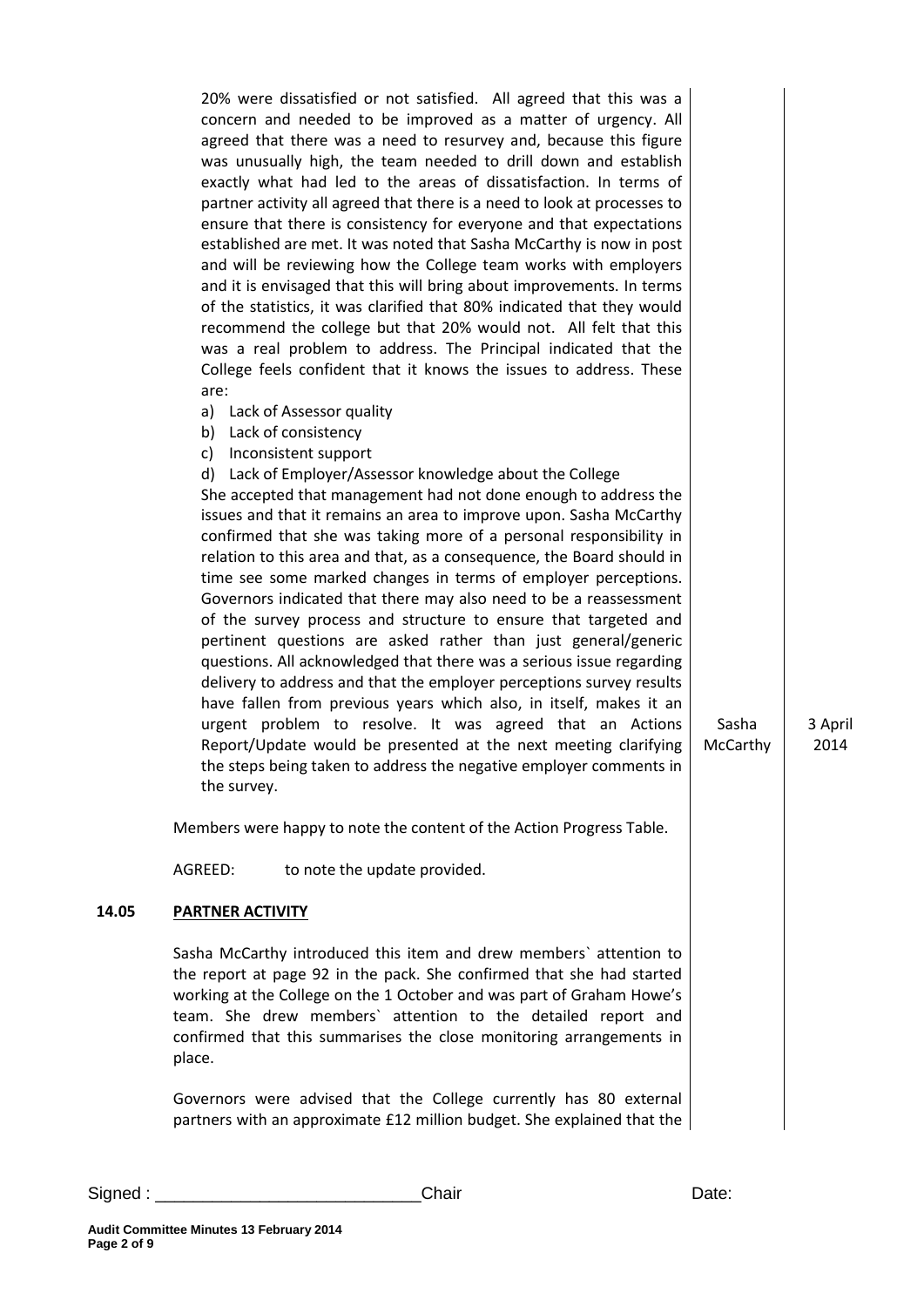team were in the middle of a mid year reforecast and, as a consequence, the budget and likely income to be achieved would be reviewed.

In terms of the policies and procedures which manage partner activity she confirmed that key items were:

- Partnership performance management framework
- Prequalifying questionnaire
- Risk register procedure
- Procedure supply chain fees

Members reviewed the summary of key risks to the 2013/14 success rates based on volume of expected achievements and noted that there are 40 partners showing as having learners with an expected end date in the current contract year. It was explained that of the 40 partners with achievements due in the 13/14 contract year, 11 partners have more than 100 learners with expended end dates in this contract year and are accountable for 75.8% of the total achievements due in the year for partnerships.

Of the top ten partners, three are under close scrutiny and of particular concern at the current time are Steve Walker Associates and Reed in Partnership who show last year as having a 0% success rate. Whilst Steve Walker Associates is only based on 3 being due, Reed is due to complete 66 learners in the previous contract year. In the 13/14 contract year both partners have a sizable jump in the number of learners due to achieve in year with Steve Walker Associates being the second largest partner with 333 learners and Reed being the fifth largest partner with 249 learners due. Collectively these two partners will be accountable for 16.5% of all achievements due through partnerships in this contract year. Both of these partners are also in the top six partners for out of funded learners for 12/13 contract year with Reed being accountable for 11.6% of all out of funded learners and Steve Walker Associates being accountable for 7.1% of all partnership out of funded learners. With such a sizable jump in volumes of achievements due and based on minimal previous outcomes, these two partners provide a significant risk to this year's success rates. The QTLP team at Quarter One risk rated Steve Walker Associates as red no risk rating for QTLP is available for Reed as no active contract in this contract year.

It was explained that, based upon previous and current activity and achievement, all partners are RAG rated although it was acknowledged that the College needs to develop better language and smarter time targets for partners with some significant consequences for failure to hit the targets set.

In relation to key risks to the 13/14 overall success rate based on volume of OOF learners carried over from 12/13 contract year, it was now noted that there are 27 partners showing that they have carry over learners that should have achieved in the 12/13 contract year. All acknowledged that this was quite disappointing and that much more effective deadline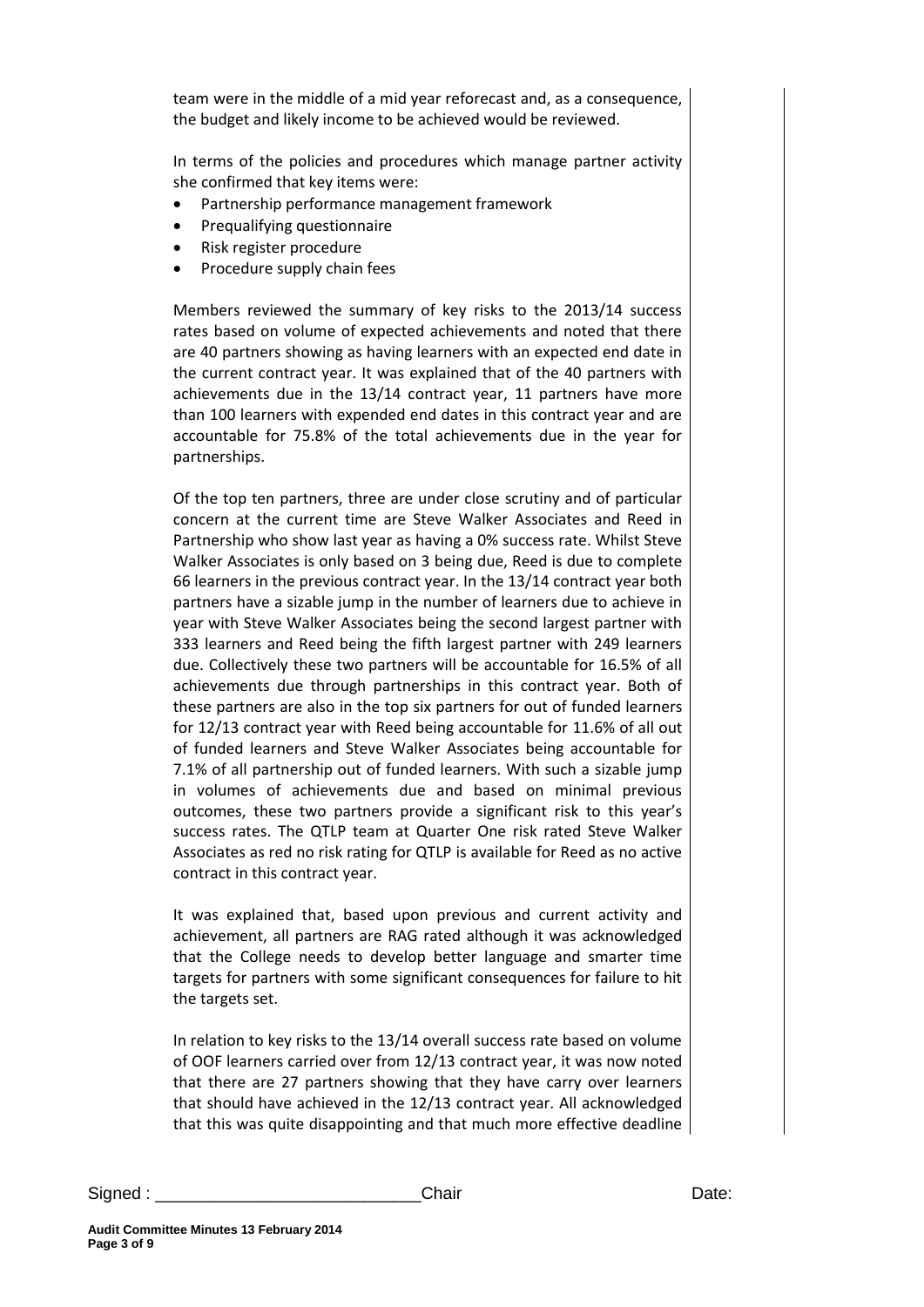setting was required together with the quick closure of these learners. Members were advised that six partners have more than twenty learners out of funding and collectively these six partners are accountable for 68.6% (366 learners) of all out of funded learners. It was noted again that Reed in Partnership and Steve Walker Associates account for a sizable number of achievements due in the contract year and therefore are key partners to the success rates in this contract year.

Members` attention was drawn to page 97 of the report which summarises the partnership management framework. It was acknowledged that the College, to date, has not had processes in place which are effective enough and these need to be strengthened to ensure that potential issues are identified and actioned much earlier.

The Director of Finance indicated that partnership activity and the current processes in place need to be taken in the context of SFA expectations and their much tougher controls and higher expectations regarding colleges who do subcontract. He explained that all subcontractors now have to be on the register of training organisations if any contract awarded is valued higher than £100k. In addition to this, the funding rules require colleges not to contract with companies who have an above average credit risk. In terms of the  $A - D$  credit scoring, he confirmed that companies with a D risk would never be accepted as partners and anyone with a C credit risk would only be awarded low contract volume/values.

In terms of quality it was explained that the QTLP team visits partners and carry out observations and these lead to decisions regarding contract values actions to be taken etc.

It was explained that, in the future, the College`s expectation is to work with fewer partners who are of a better quality and this should make the whole relationship with partners much easier to manage and monitor. It was confirmed that liaison between the finance and the partner team is well placed and decisions are taken on a collaborative basis with all risks factored into the process. It was acknowledged that the challenge in the sector is to get only high quality partners and that currently the College has a mix and needs to shift the risk in this area. It was acknowledged that partner activity within the sector and for the College specifically has always been deemed as a high risk area hence this reporting mechanism to the Audit Committee. It was acknowledged that not all partners are poor performers and indeed there are some partners who outperform the College in particular areas.

Members were advised that the team are currently carrying out a number of partner investigations as a consequence of whistle blowing. Members were advised that a report will be provided at future meetings depending upon the outcomes seen from the investigation.

April 2013

Signed : \_\_\_\_\_\_\_\_\_\_\_\_\_\_\_\_\_\_\_\_\_\_\_\_\_\_\_\_Chair Date:

Sasha McCarthy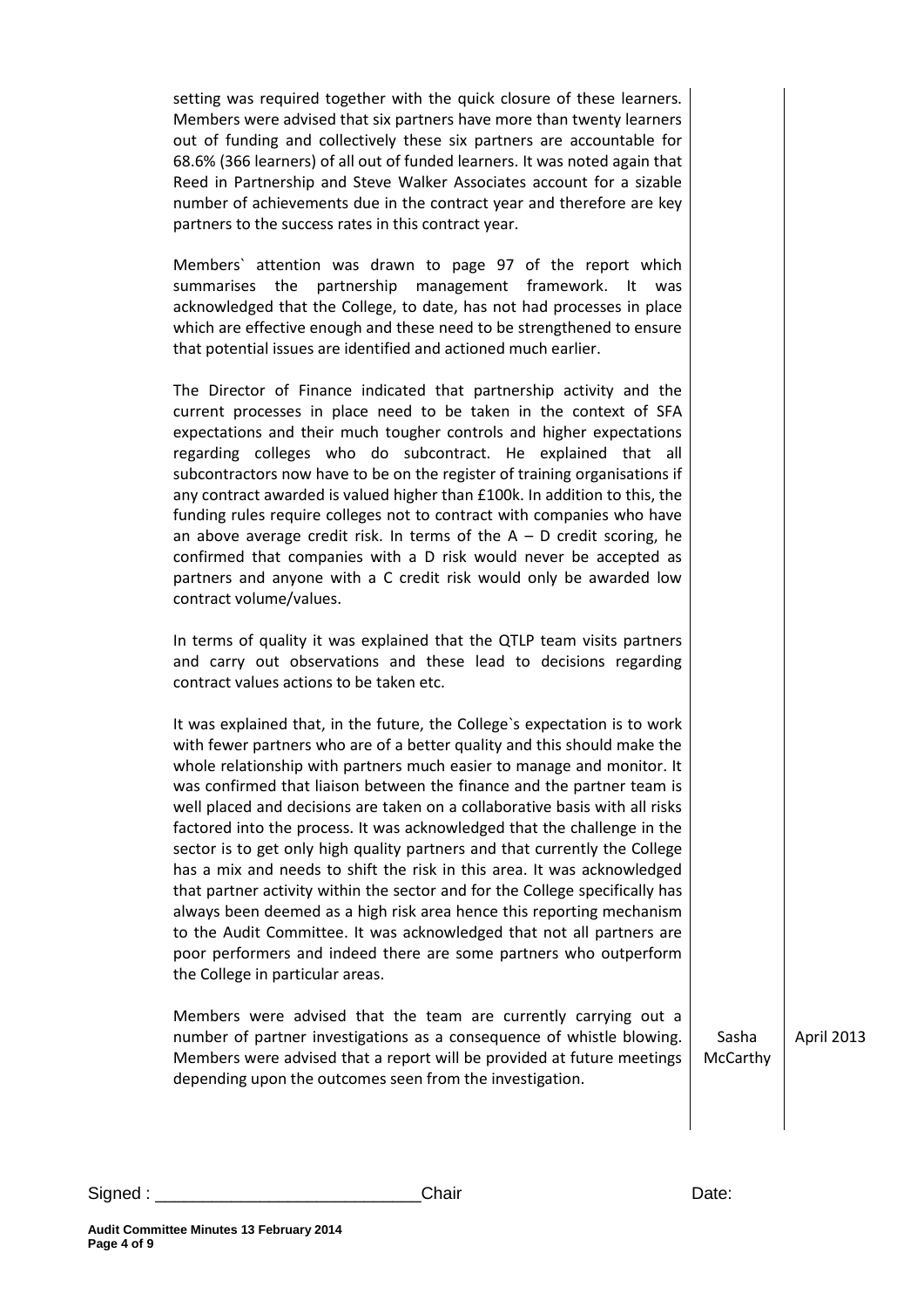In terms of improvements, Sasha McCarthy confirmed that performance reports are produced bi-monthly in order for all managers and personnel to action and monitor. Additional resource to manage high risk partners has been instigated including robust learner voice activity. Where continued concerns have arisen, partners have been placed on stop and at this time there are two formal investigations related to alleged irregularities underway with partners.

AGREED: to note the content of the update provided.

(Sasha McCarthy left the meeting at 5:35 pm)

### **14.06 INTERNAL AUDIT**

1) Internal Audit Progress Report 2013/14

Louise Tweedie introduced this item and drew members` attention to page 16 of the pack. She confirmed that field work was progressing as planned. It was noted that a full review of the partner selection process was scheduled for late March with a report to the June Audit Committee meeting. All acknowledged that this was important given the prior discussions.

AGREED: to note the update provided.

2) Governance and Risk Management Accountability Review

Louise Tweedie introduced this item and confirmed that the accountability review introduced is determined on a risk based approach. She was happy to confirm that a green audit conclusion had been made. Members` attention was drawn to the recommendations on page 22, all of which were deemed as low risk. In relation to the action for auditors to provide an update in relation to the JCOP requirements, it was confirmed that this would be considered at item 9 later on the agenda.

AGREED: to note the content of the update provided.

### **14.07 PROGRESS AGAINST INTERNAL AUDIT RECOMMENDATIONS**

The Director of Finance introduced this item and summarised the actions outstanding from the 9/10, 11/12, 12/13 and 13/14 academic years and the following was noted:

 9/10 – there is still one residual issue. Resolution of this action point is slightly more complicated than envisaged because the College is now changing its payroll and finance systems. He explained that the College can create a teaching log but still has to have a manual system in place for over hours. In terms of the update provided he confirmed that the College does intend to move ahead with the action but that it is challenging. The different payroll and HR systems to be introduced need to be able to integrate with registers and this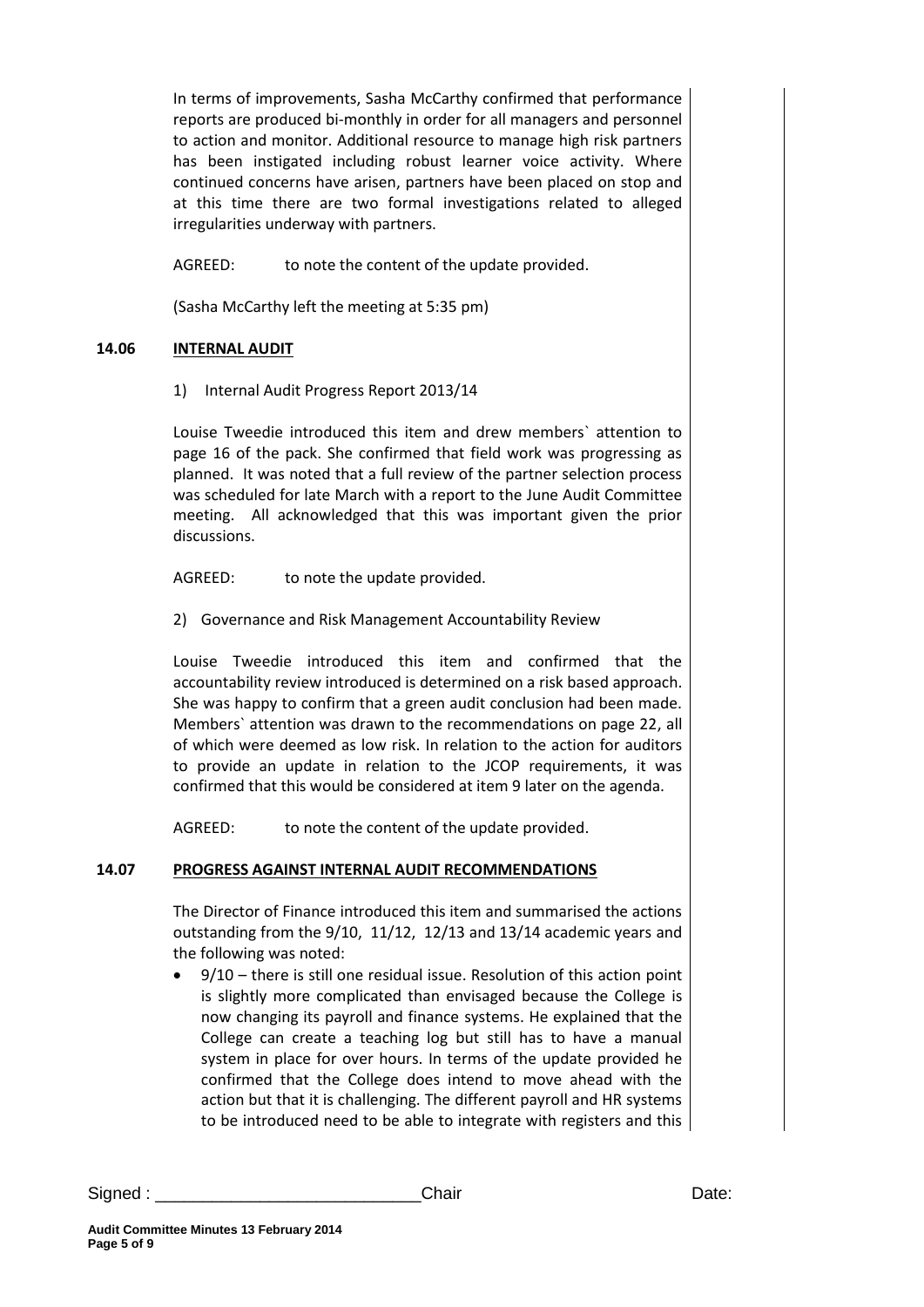is not always easy to achieve and goes to the issue of timeliness of the information available. He gave assurance that the College would implement the action but would only do so when it was confident of the systems in place.

- 11/12 all actions from the 11/12 year recommendations have now been completed.
- 12/13 from the 2012/13 recommendations there are currently six actions to be implemented of which two are medium risk and four are low risk.
- 13/14 from the 13/14 recommendations there are currently two actions which are both low risk.

Members reviewed pages 51 onward which gives the detail and update regarding the actions outstanding.

In terms of progress against external audit recommendations it was confirmed that all actions for the 11/12 year have been implemented and nothing is outstanding for the 12/13 year.

AGREED: to note the content of the update provided.

# **14.08 RISK MANAGEMENT**

The Director of Communications, Marketing & Learner Engagement introduced this item and confirmed that the purpose of her papers were to provide members with an update on the Corporate Strategic Risk Register. This follows a review of the Risk Register by College's senior management team on 20 January and following submission of risk registers from both service and school teams. The following items were specifically noted:

- As a result of audit recommendations, the way in which the College collects team based risks has been slightly changed this year. Rather than collecting risks and risk scores through the self assessment processors, Schools of Learning and services are now asked to provide a Risk Register for their area, which identifies key risks and risk scores. The deadline for submission was 20 December 2013.
- An examination of the Risk Registers supplied by particular Schools of Learning and services areas have highlighted no further issues of significant risk apart from those already identified within the Corporate Strategic Risk Register. Perhaps, unsurprisingly, risks related to the quality of teaching and learning and student success scored more highly amongst School of Learning Risk Registers. However, no School of Learning has indicated that these should be considered a high risk. Two Schools of Learning highlighted their school contribution as high risk (Lifestyle Academy and Business and Continuing Education). These are identified within regular finance reports and actions are being taken to address issues.
- Within service teams issues of capacity and resourcing score more highly than any other risk. However, they are not scored as high risk by any service.

Signed : \_\_\_\_\_\_\_\_\_\_\_\_\_\_\_\_\_\_\_\_\_\_\_\_\_\_\_\_Chair Date: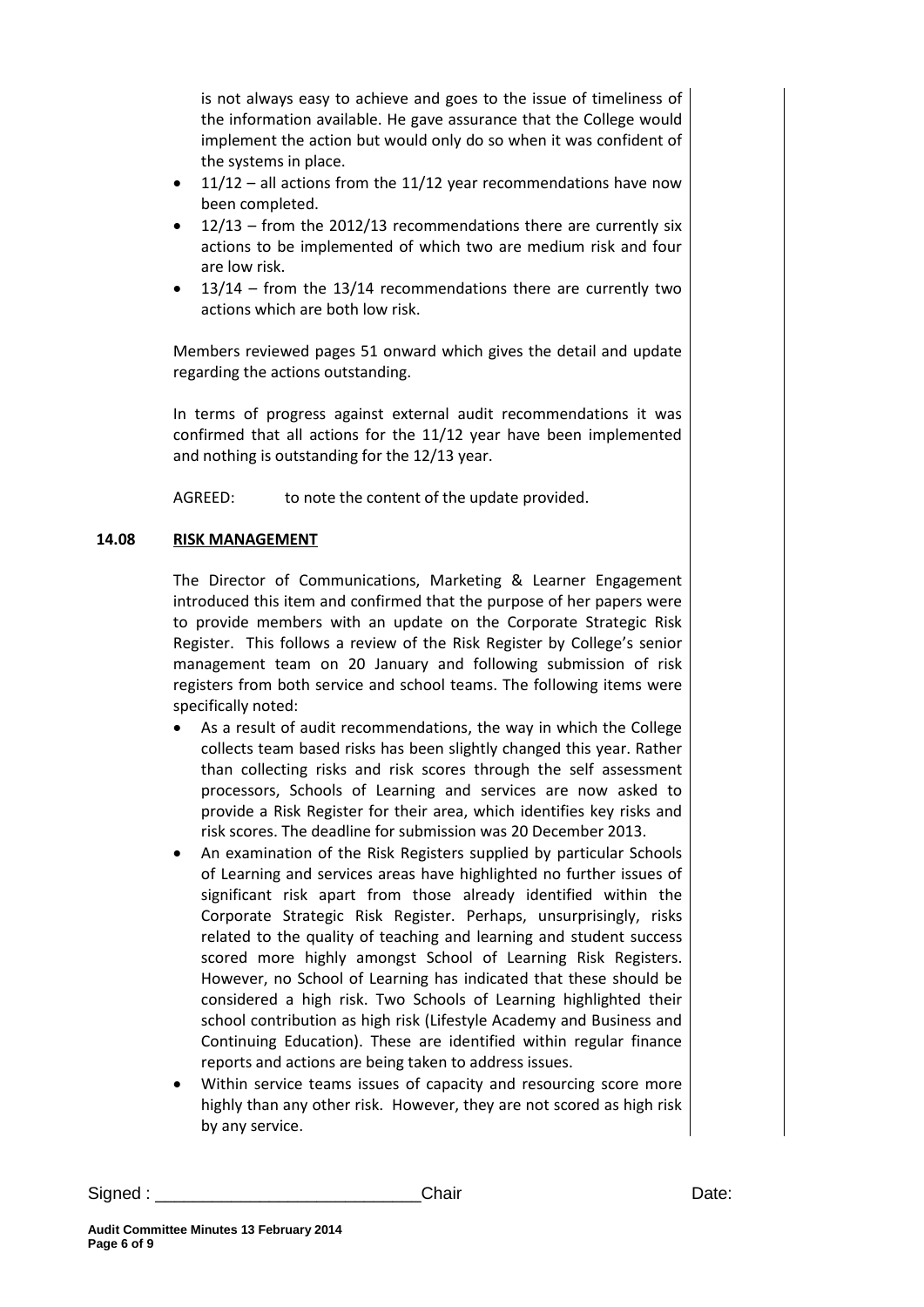- There are, therefore, no risks added to the Risk Register resulting from this process.
- The Executive Team met on 20 January to review the strategic risk register presented in November. In examining changes to the Colleges risk environment they made a number of changes:
	- a) Continuing issues in relation to the performance of VWS led to residual risks been re-scored to 20 (now the most significant risk on the register) with the probability score being moved to five. This has elevated this risk.
	- b) Risk related to financial stability was re-graded to 16 largely as a result of the impact of VWS under-performance on the College Group finances. This has moved from a medium level risk back to high level risk as a result.
	- c) Risks related to College positioning have been downgraded to medium risk. In the main this is due to the College`s continued growth and positive reputation.
	- d) Risk related to Studio School implementation was rescored as a high risk – this is largely as a result of the very tight timescales linked to the refurbishment programme and submission and agreement of the funding agreement in a timely fashion.
- Contingent Risk Register very few changes were made to the contingencies register. Members were asked to note that actions identified at risk 12 have now been completed. An action has been added at risk 17 to note that separate data protection registration is needed for subsidiary companies and a new risk was added to risk 19 to note the potential distraction of the BKSB management team from their core UK market as a result of their international developments.

In reviewing strategic planning risks, members reviewed page 67 and the risk area 'meeting targets related to work related learning, in particular performance of VWS' it was acknowledged that VWS does stand on its own two feet but does take up part of College staff time. It was confirmed that the VWS Risk Register is a separate document and is owned by the VWS Board of Directors.

In reviewing page 69, members raised some concern that the source of assurance relating to the SAR process including external validation was described as a 'no'. Members felt that this was better described as a 'work in progress' as there was a belief that this would turn to a` yes` by the end of the year, particularly as the College is currently going through the process of mock inspections. It was acknowledged by all that a lot of work has been done in this area and therefore a simple 'no' perhaps does not reflect the current position accurately.

Members` attention was drawn to page 83 which summarises the top ten KPI's. It was explained that the purpose of the paper was to provide progress on achievement of key KPIs related to the College`s risk mitigation activity. It was explained that in most cases good progress is been made against actions required and of particular note are: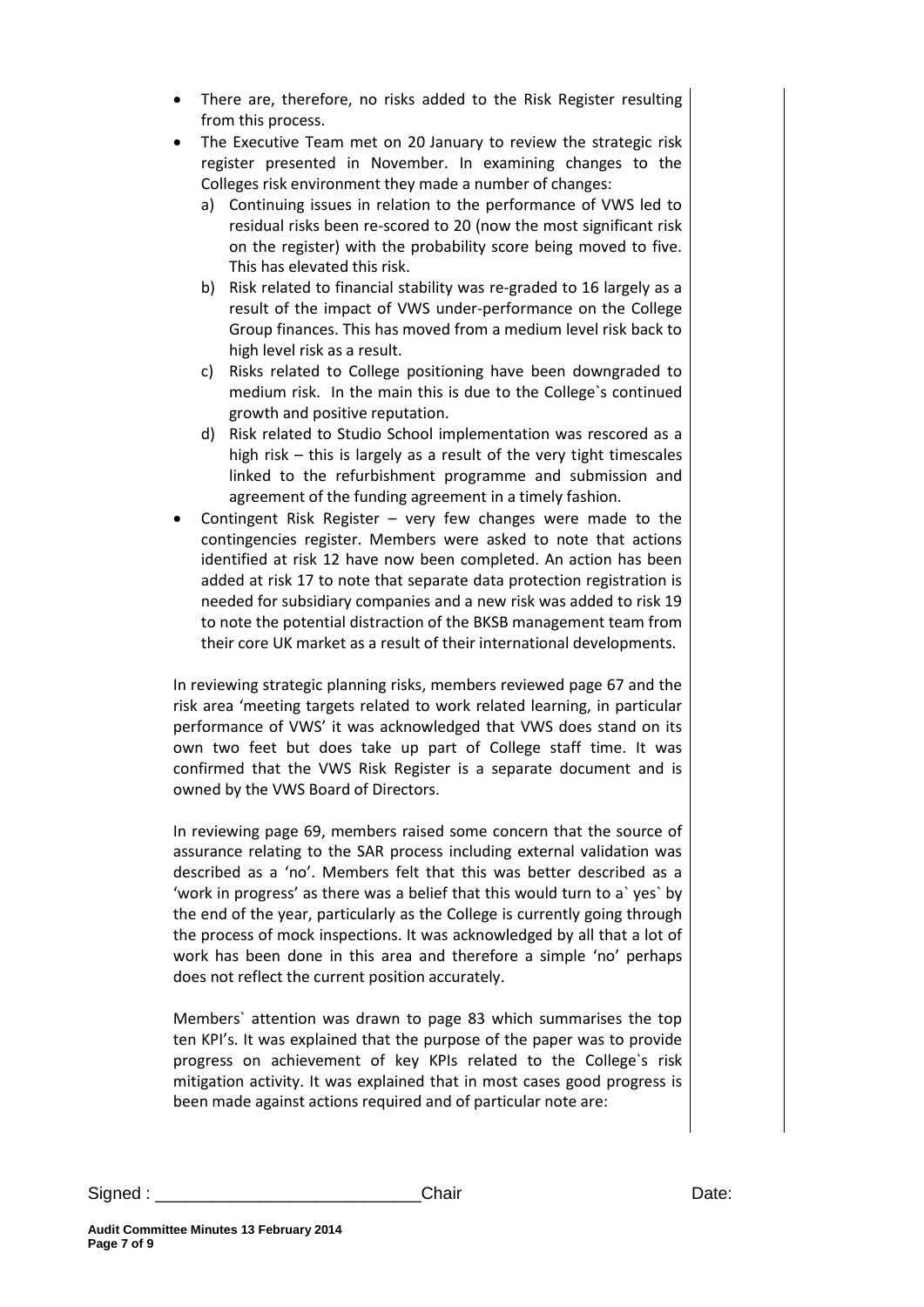- Overall success rates improved in 12/13 and now place the College closer to the upper deciles within this sector. However, members may wish to note that there are still issues with 16-18 long qualifications and 19+ long qualifications across most levels.
- College teaching and learning observation profile is 81% good or better, an improvement of 3% on last year.
- The College`s reputation continues to be strong and, as a result, progress has been assessed as green/amber against this overall risk.
- Good progress has been made on the roll out data system such as the student ILP and pro monitor with 33% increase in take up on the same point last year.
- Good progress has been made with regard to Studio School applications with 75% applications received for September 2014 (45 Year 10 and 49 Year 11 applications).

It was, however, again noted that there has been a significant worsening of risk related to Work Related Training and Vision Workforce Skills and whilst actions are in place to mitigate this risk for the remainder of the year at the current time little progress has been made to date against this KPI.

Members` attention was also drawn to page 90 which is an Annual Report which summarises the Economic Risk Environment, the following was specifically noted:

- There is a growing level of confidence in the fact that the country seems to be coming out of the recession period. Whilst recovery is fragile it has been maintained for three consecutive quarters. The figures released towards the end of January placed Britain ahead of all other European countries in terms of growth. This may well result in improved employer confidence and, ultimately, willingness to take on new employees through the apprenticeship route. In turn, this should favourably affect the College`s apprenticeship recruitment.
- Both the city, county and district councils have signalled their continued commitment to employ and work to progress the apprenticeship agenda particularly for young people. The College`s heightened profile locally and nationally may well give the College the advantage.
- In terms of external risks to which the College is exposed perhaps the biggest risk currently is the proposal that employers would directly fund apprenticeships in the future through the tax system. Whilst this will not come into effect for a couple of years and therefore does have time to change, if implemented would pose a significant risk to colleges in terms of their cash flow position.
- There are also proposals from the DfE to reduce the amount of funding that is available for 18 year olds. Under current proposals funding for 18 year olds will be reduced by 17.5%. This proposal, whilst challenged by all sector representative bodies, is likely to become policy. It was explained that the likely financial impact to the College would be circa £300k.